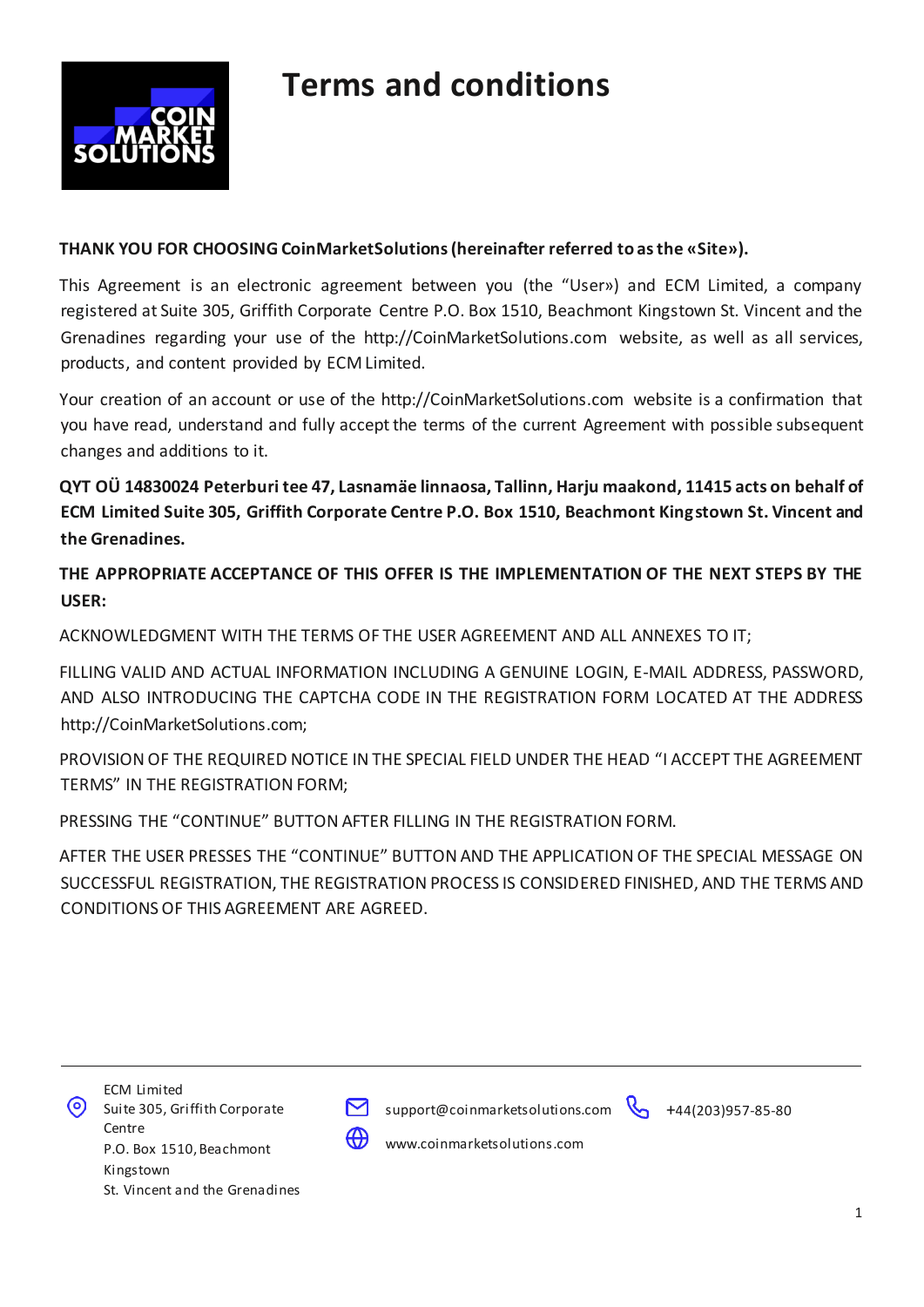

ATTENTION: IF YOU DO NOT AGREE TO THE TERMS OF THIS USER AGREEMENT, PLEASE DO NOT REGISTER ON THE SITE http://CoinMarketSolutions.com AND DO NOT USE ECM Limited. ECM Limited and a third party using the site located on the Internet at http://CoinMarketSolutions.com entered into this User Agreement on the specified conditions.

#### **Terms and conditions**

In this Agreement, the terms listed will have the following meanings, unless otherwise indicated in the text:

1. "Agreement" is a User Agreement.

2. "Account" is a functional part of the System designed to account for User Funds and operations with them.

3. "Anti-money laundering anti-money laundering policy" is a program to prevent money laundering from criminal activities and in connection with the financing of terrorism, which is an integral part of the Agreement.

4. "Chat" is a function of the System designed for direct quick exchange of messages between Users.

5. "Cryptocurrency" is a peer-to-peer electronic currency that does not have a single centralized issuer and is distributed directly between holders of such a currency.

6. "Transaction" is an agreement on the alienation of rights to the Cryptocurrency concluded between the Users of the CoinMarketSolutions.com website.

7. "Deposits" is a transaction related to the transfer of Funds to the Account.

8. ECM Limited (CoinMarketSolutions) is a company incorporated at 1415 Harju maakond, Talinn, Lasnamae Linnaosa, Peterburitee, 47, including without limitation ECM Limited employees, officers, directors, and shareholders, affiliates. Depending on the context, CoinMarketSolutions may also mean the services, products, website, content and other materials provided by ECM Limited.

9. "Exchange rate" is the ratio between the number of Funds and the price offered by the User for the Funds Exchange Transaction.

10. "Tariffs" are payments in favor of the CoinMarketSolutions tokenized asset exchange paid by the parties to the transactions and prices for additional services offered by ECM Limited company.

|   | <b>ECM Limited</b>             |
|---|--------------------------------|
| の | Suite 305, Griffith Corporate  |
|   | Centre                         |
|   | P.O. Box 1510, Beachmont       |
|   | Kingstown                      |
|   | St. Vincent and the Grenadines |
|   |                                |



support@coinmarketsolutions.com +44(203)957-85-80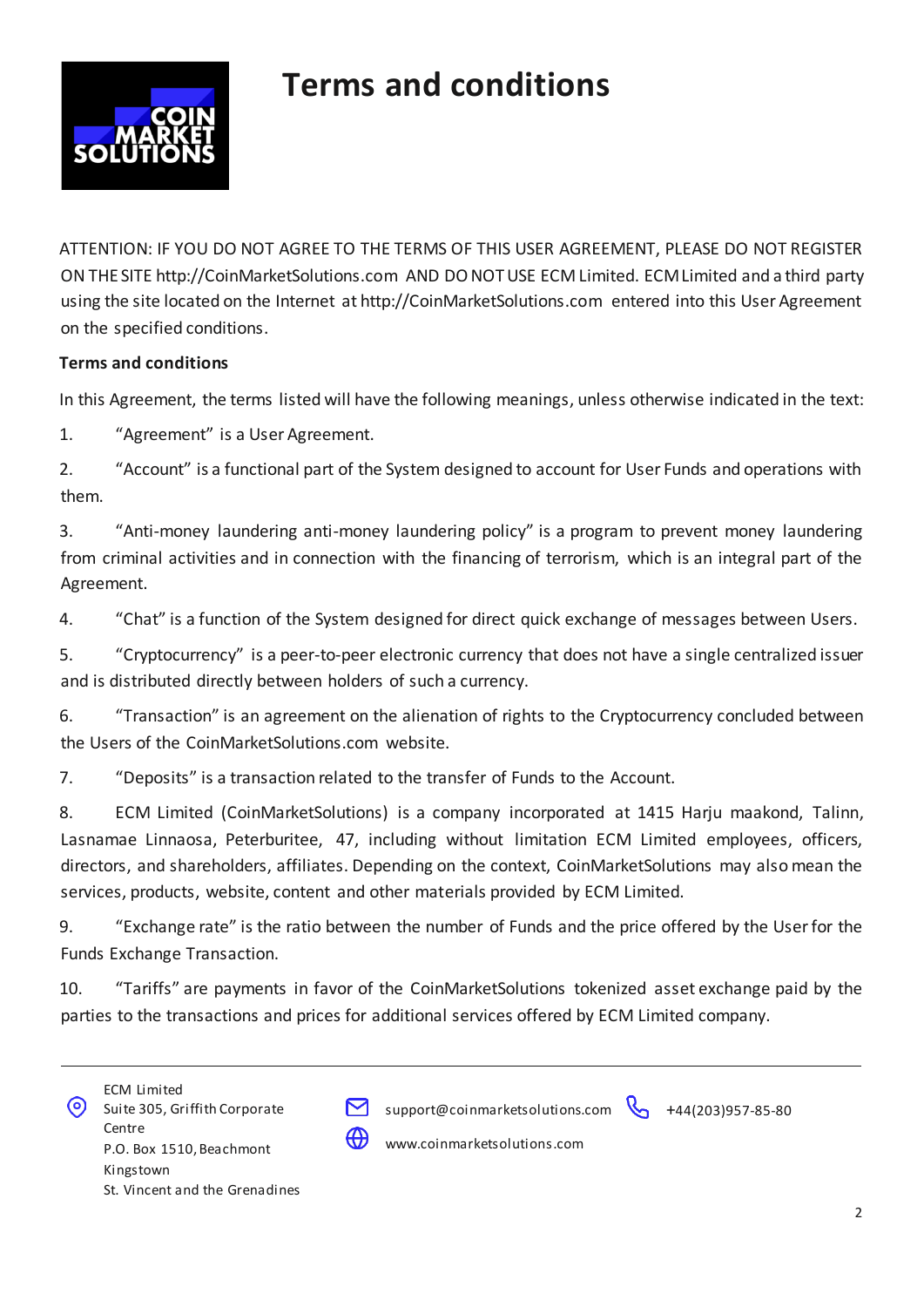

11. "Fiat currency" is money issued by the state, defined at the legislative level as legal tender in the country of issue.

12. "Funds" are Fiat currency and Cryptocurrency used in transactions.

13. "Marginal transaction" is a transaction carried out using the Funds provided to the User on the basis of a loan agreement.

14. "Margin Level" is the amount of the Funds available on the User's Account, necessary for the completion of the Margin Transaction, expressed as a percentage of the amount of Funds provided to the User.

15. "Order" is the User's offer to conclude a Transaction on certain conditions.

16. «Parties» are ECM Limited Company and User.

17. "My Account" is a set of protected pages created as a result of the User's registration in the CoinMarketSolutions System, using which the User can place Orders for further Transactions, as well as give other instructions to the System, CoinMarketSolutions tokenized asset exchanges provided for by this Agreement.

The Personal Account displays information on placed and canceled Orders, completed Transactions, information on available funds to the User and/or Cryptocurrency and other information determined by the functionality of the Site CoinMarketSolutions.com.

18. «Privacy Policy» means the rules for the collection, storage, dissemination and protection of personal data received by ECM Limited (CoinMarketSolutions) from Users, which are an integral part of the Agreement.

19. "Site" is a set of information, texts, graphic elements, design, images, photos and video materials and other results of intellectual activity, as well as a set of computer programs contained in an information system that ensure the availability of such information at https://CoinMarketSolutions.com.

20. "Services" are all and any of the Services provided by ECM Limited.

21. "System" is a set of software and hardware used by the CoinMarketSolutions tokenized asset exchange in automatic mode to process operations performed by the User in his Personal Account.





support@coinmarketsolutions.com +44(203)957-85-80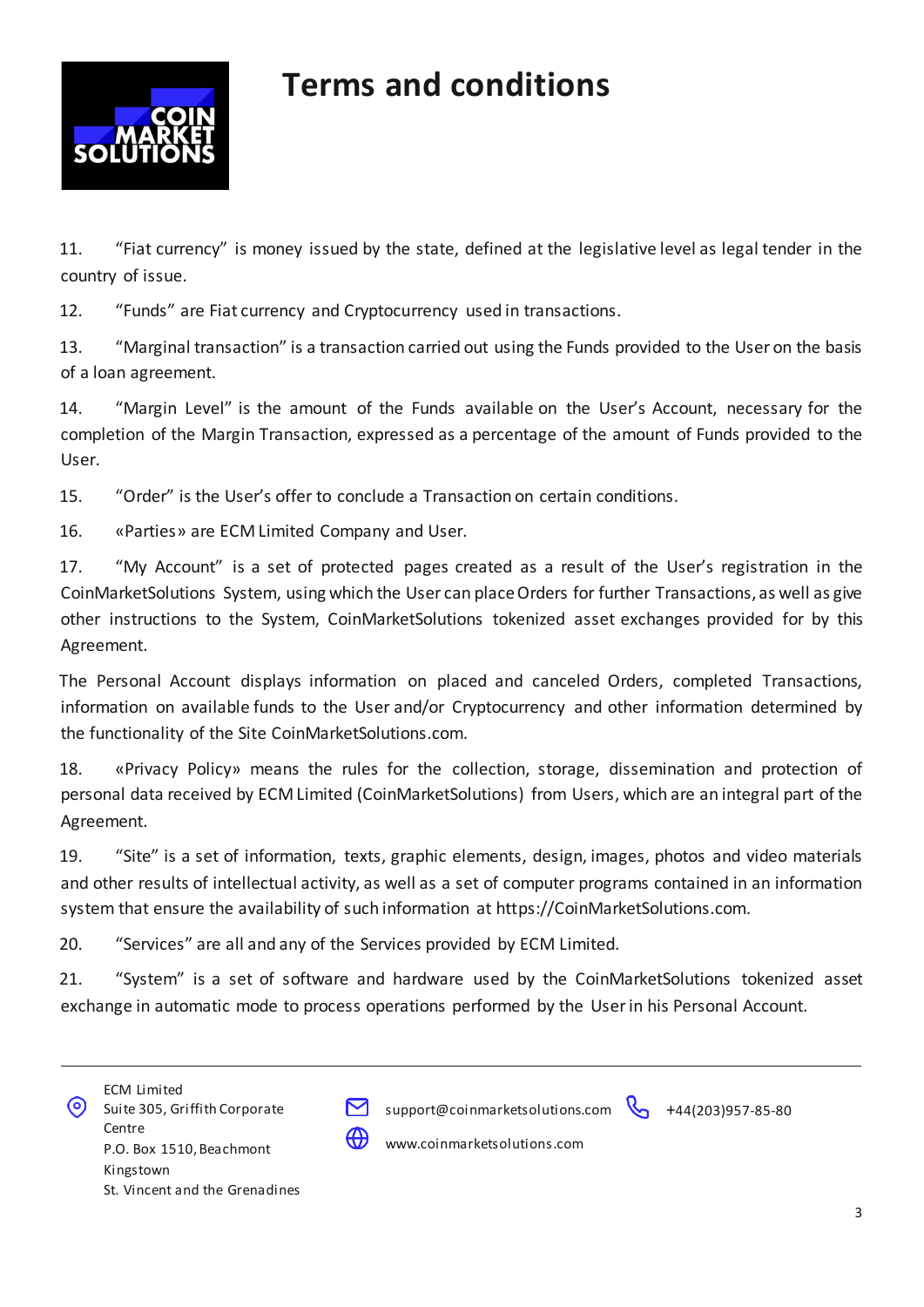

22. "User" is a natural or legal person competent in accordance with local law, duly registered in accordance with local law, using the Site and/or System, who has entered into the relevant Agreement with ECM Limited (CoinMarketSolutions).

23. "Account Data" is User data necessary to enter the CoinMarketSolutions System and use it, - login, password, email address, and other data specified during and after registration in the System.

24. "Withdraw funds from the account" are an operation to withdraw funds from the user's account.

25. "Stop out" is compulsory debiting of Funds at the market price on the day of Write-off from the User's Account in order to repay debts arising from the provision of Funds under a loan agreement and in order to protect the financial interests of the participants of the Marginal Transaction from the negative balance of the Account.

26. "Leverage" is the ratio of the User's own Funds to the volume of trading operations that he can perform at the expense of the Funds provided to him under the loan agreement.

All other terms and definitions that appear in the text of the Agreement are interpreted by the Parties in accordance with the legislation of the Republic of Estonia and in accordance with the usual rules of interpretation of the relevant terms that have developed on the Internet.

The names of the headings (articles) of the Agreement are indicated solely for the convenience of using the text of the Agreement and have no literal legal value.

#### **The subject of Agreement**

27. In accordance with this Agreement, ECM Limited shall provide the User with the following:

access to the CoinMarketSolutions tokenized asset exchange System for transactions;

access to the Account in the CoinMarketSolutions tokenized asset exchange System; the ability to carry out Margin transactions;

provides the information necessary to use the CoinMarketSolutions tokenized asset exchange System and execute Transactions.



support@coinmarketsolutions.com +44(203)957-85-80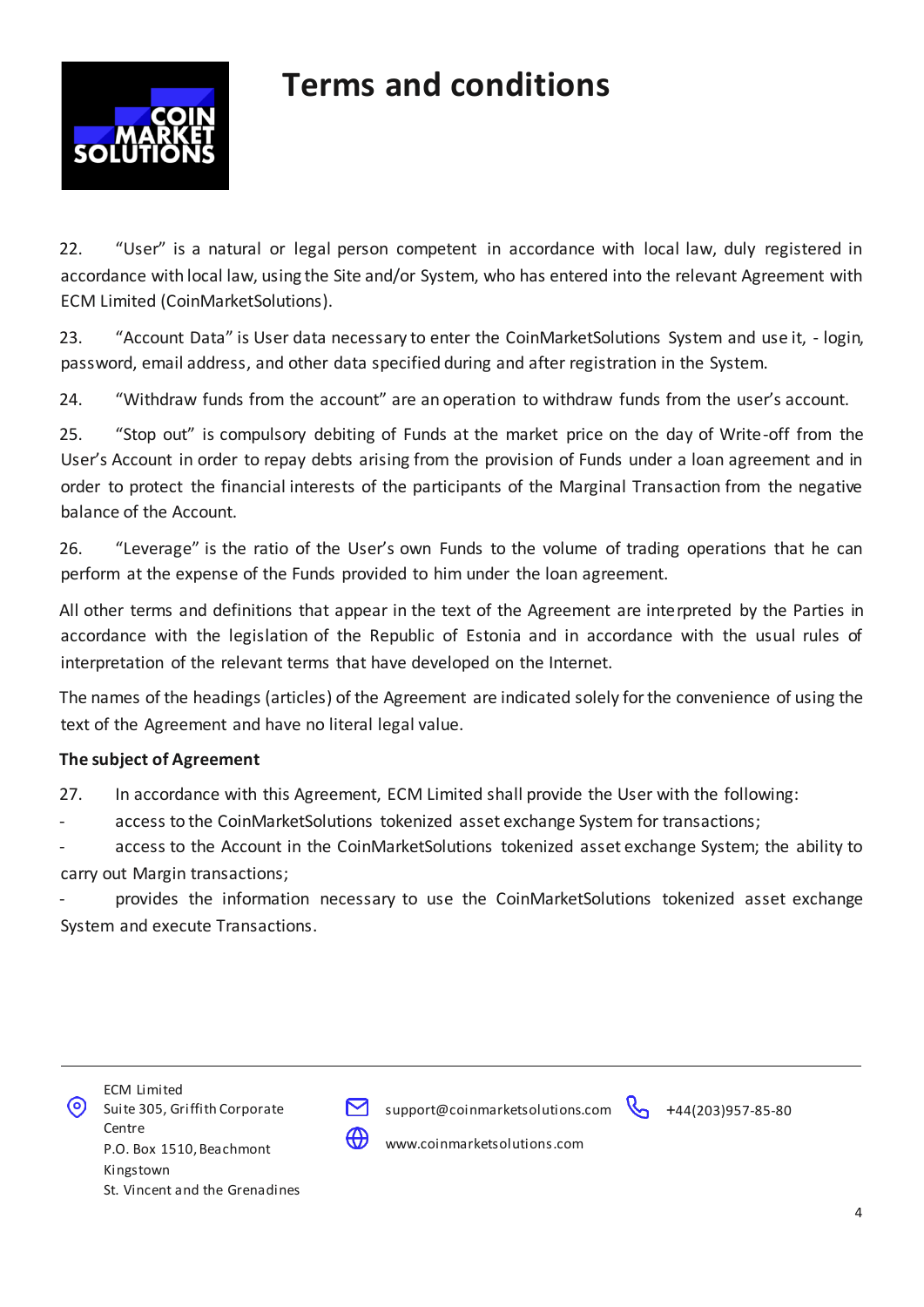

28. Depending on the place of residence of the User, the User may not be able to use all the functions of the Site CoinMarketSolutions.com. The User is solely responsible for observing the relevant rules and laws in force at the place of his / her residence and/or in the territory of the country, on which the User gets access to the Site CoinMarketSolutions.com.

29. The User confirms and agrees that when executing Transactions, he/she makes them with another User, and ECM Limited is not a party to such a transaction.

30. Sections of the Privacy Policy, Anti-Money Laundering Policy, and Tariffs are integral and essential parts of this Agreement.

#### **Access to the system, registration and chat using**

31. ECM Limited Company does not provide the User with access to information about the System, about the Course offered by other Users, about concluded Transactions, and about placed Orders until the end of the registration process.

32. In order to gain access to the CoinMarketSolutions tokenized asset exchange System, the User must register, after which the User will be given access to the Personal Account created on the basis of the Account Data.

33. The user must set the password during registration. The user can change the password at any time after the registration process is completed. The User is obliged to ensure the safety and security of the password and Account Data from access to it by third parties, while the User independently determines the procedure for storing the specified information and takes measures to prevent their discredit. In case of loss or discrediting of the password and/or Account Data, as well as in the event that third parties gain illegal access to the Personal Account, the User is obliged to immediately inform the CoinMarketSolutions Technical Support Service (support@CoinMarketSolutions.com) about this. Until the receipt of such a message to the CoinMarketSolutions, all actions performed using the User's Personal Account will be considered committed by the User as the owner of the Account.

34. A user may have only one Personal Account and may not use two or more Personal Accounts. Such actions are considered a violation of the Agreement.





support@coinmarketsolutions.com +44(203)957-85-80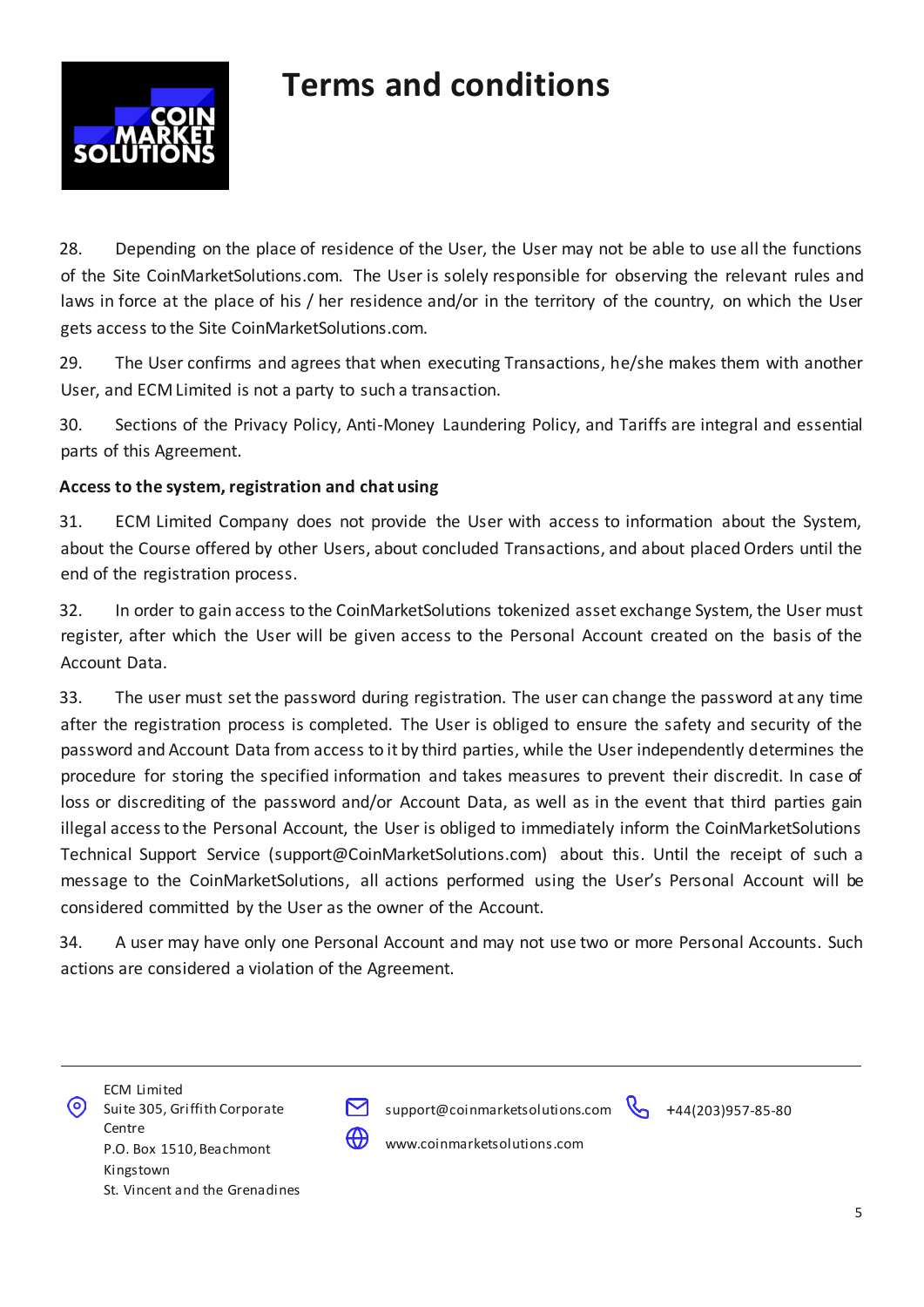

35. The User gains access to the Chat subject to replenishment of the Account by an amount of not less than 100.00 (one hundred) USDT, regardless of the type of Funds.

#### **When using Chat, the User is prohibited from:**

insult and threaten other users and/or employees of the CoinMarketSolutions. This is considered a gross violation of the rules of using the chat and may lead to permanent blocking of the User;

use profanity in any form;

speak out with the aim of inciting ethnic hatred, promote violence in any form, insult the religious feelings of other Users;

distribute links in any form; constantly post the same information or repeat the same phrase in the text; to advertise the goods and services of other companies;

flood, spam, communicate on topics not related to cryptocurrency and the exchange;

provide false or misleading exchange information.

#### **ACCOUNT**

36. After registration in the System, the User gets access to his Personal Account. The user can carry out operations using his Personal Account, as well as instruct the System to perform operations on the Account in an automatic manner.

37. CoinMarketSolutions shall indicate in the User's Personal Account the information necessary to replenish the Account and withdraw funds from the Account.

38. To replenish the Account, the User must transfer the Funds according to the details specified by the CoinMarketSolutions in the User's Personal Account. In this case, the User independently pays all commissions and fees associated with the transfer of funds, and also assumes the risks associated with indicating the incorrect details when making the transfer.

39. An account is deemed to be replenished at the time the corresponding amount of money is credited to the current CoinMarketSolutions account, or at the time of the appearance of the corresponding entry in the CoinMarketSolutions wallet on receipt of at least 6 (six) confirmations.





support@coinmarketsolutions.com +44(203)957-85-80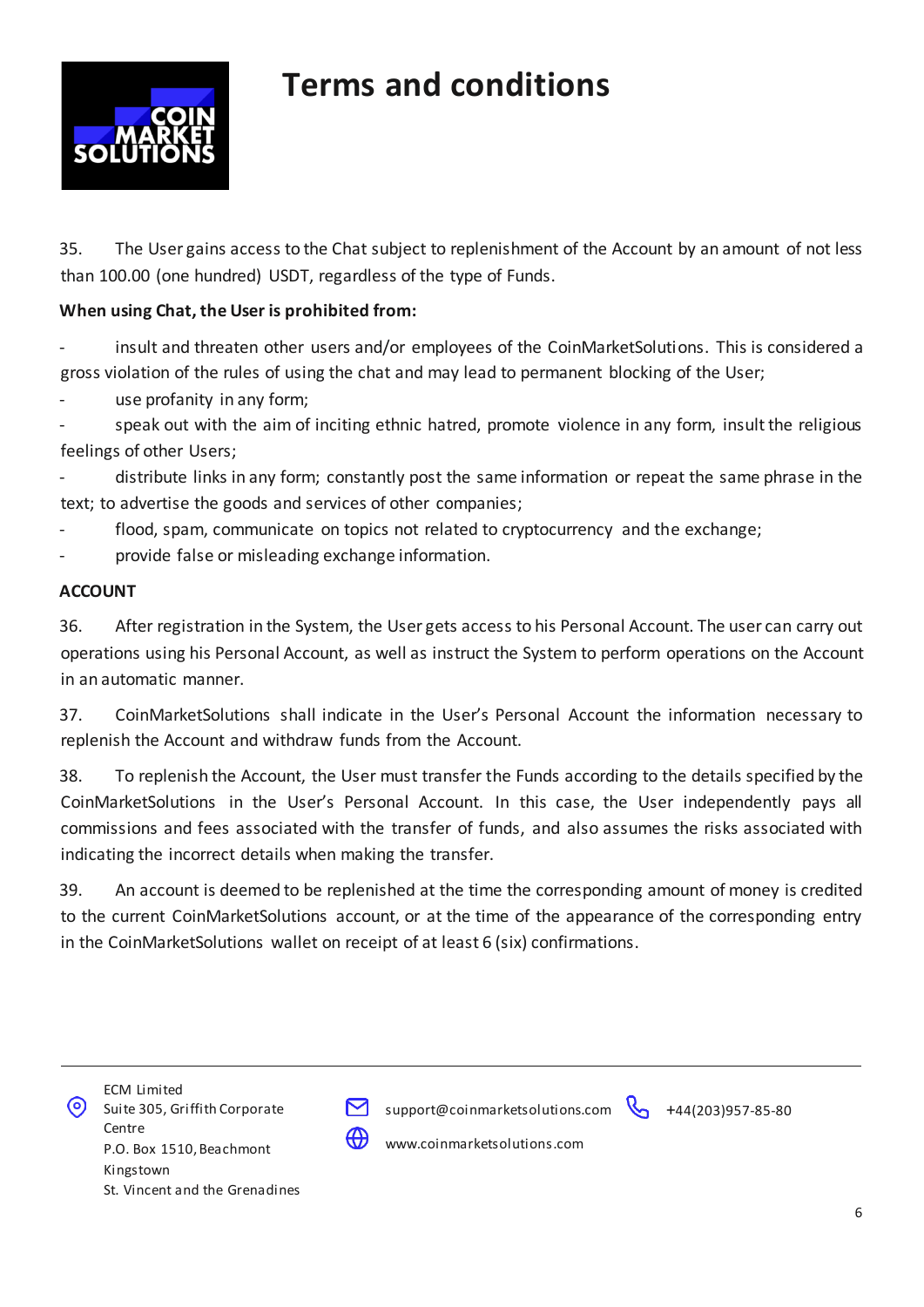

40. CoinMarketSolutions undertakes to accept Cryptocurrencies from Users, store them, keep records, conduct operations with them on behalf of the User and provide Cryptocurrencies to the User at his request.

41. CoinMarketSolutions keeps a record of funds credited to the Account. Nevertheless, money transfers when replenishing the Account, as well as when conducting Transactions between Users, are made by third parties (aggregators of payments, organizations that make payments and other intermediaries). CoinMarketSolutions is not responsible for the actions of such third parties.

42. Unless otherwise provided by the Agreement or other agreements between the Parties, ECM Limited (CoinMarketSolutions) shall not accept any orders to perform any operations on the User Account from third parties.

43. Any Funds credited to the Account belong to the User. CoinMarketSolutions may, without a User's order, block Funds credited to the Account or debit Funds from the Account only in cases stipulated by the Agreement.

44. Interest is not charged to the balance of the Funds in the User's account and CoinMarketSolutions will not pay the mentioned interest.

45. To withdraw funds from the Account, the User must fill out the appropriate form in his personal account. In this case, the User will be sent a message to the e-mail address specified during registration about the need to confirm the withdrawal or refuse it. In case of refusal to withdraw Funds or not confirmation by the User of such an operation, Funds remain on the Account.

46. The system establishes restrictions on the withdrawal of Funds and the User cannot initiate the withdrawal of Funds earlier than 3 (three) days after the date of changing the User's account data, including changing or recovering the password, as well as changing the authorization method.

47. The User confirms and agrees that the deposit and withdrawal of funds in fiat money may be delayed due to bank verification and checks for up to 1 (one) month. Due to the specifics of cryptocurrency networks, the User acknowledges and agrees that depositing and withdrawing Cryptocurrencies to/ from his Account may take from 1 (one) hour to 72 (seventy-two) hours, not counting the occurrence of unforeseen or unavoidable network problems.





support@coinmarketsolutions.com +44(203)957-85-80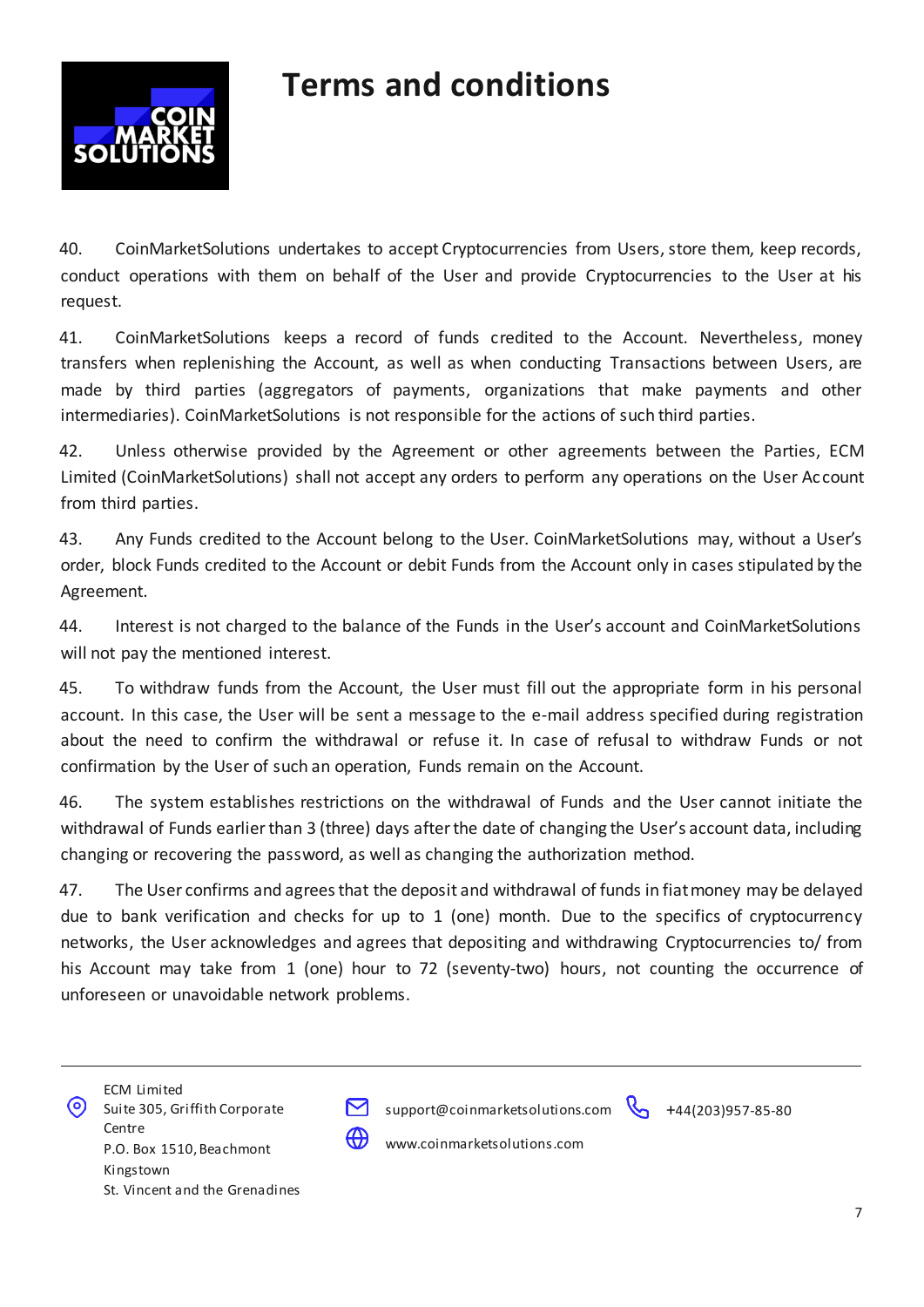

48. In case the User detects suspicious transactional activities, including unknown deposits and withdrawals of Funds to/from his / her Account that has not been initiated by the User, the User must immediately notify the CoinMarketSolutions and follow the instructions sent to him by the CoinMarketSolutions. Otherwise, the CoinMarketSolutions reserves the right to freeze the balance of the Funds in the Account until the end of the investigation.

49. CoinMarketSolutions may be forced to cancel or withdraw an already completed operation of withdrawing Funds at the request of financial institutions, including, but not limited to, banks participating in settlement transactions related to the deposit and withdrawal of Funds from User Accounts.

In such cases, the User undertakes to cooperate with the CoinMarketSolutions, in order to clarify the reasons for such a request.

#### **The order of transactions**

50. Transactions in the System are concluded on the basis of Orders placed by Users and in accordance with the conditions determined by the Parties on the basis of the preliminary conditions for the onerous alienation of rights to the Cryptocurrency. At the same time, ECM Limited (CoinMarketSolutions), under no circumstances, is not a party to the Transactions. All Transactions are concluded between Users with information mediation ECM Limited (CoinMarketSolutions).

51. The User acknowledges that he must place an Order only after careful consideration, understanding, and acceptance of the consequences of its execution.

52. CoinMarketSolutions charges a User a fee for conducting Transactions. The size of the commission is determined on the basis of Tariffs.

53. To place an Order, the User needs to replenish the Account for the amount specified in the Order and fill out the corresponding form on the "Trading" or "Exchange" page, depending on the type of Order. The types of Orders can be found in Section 6 of this Agreement.





support@coinmarketsolutions.com +44(203)957-85-80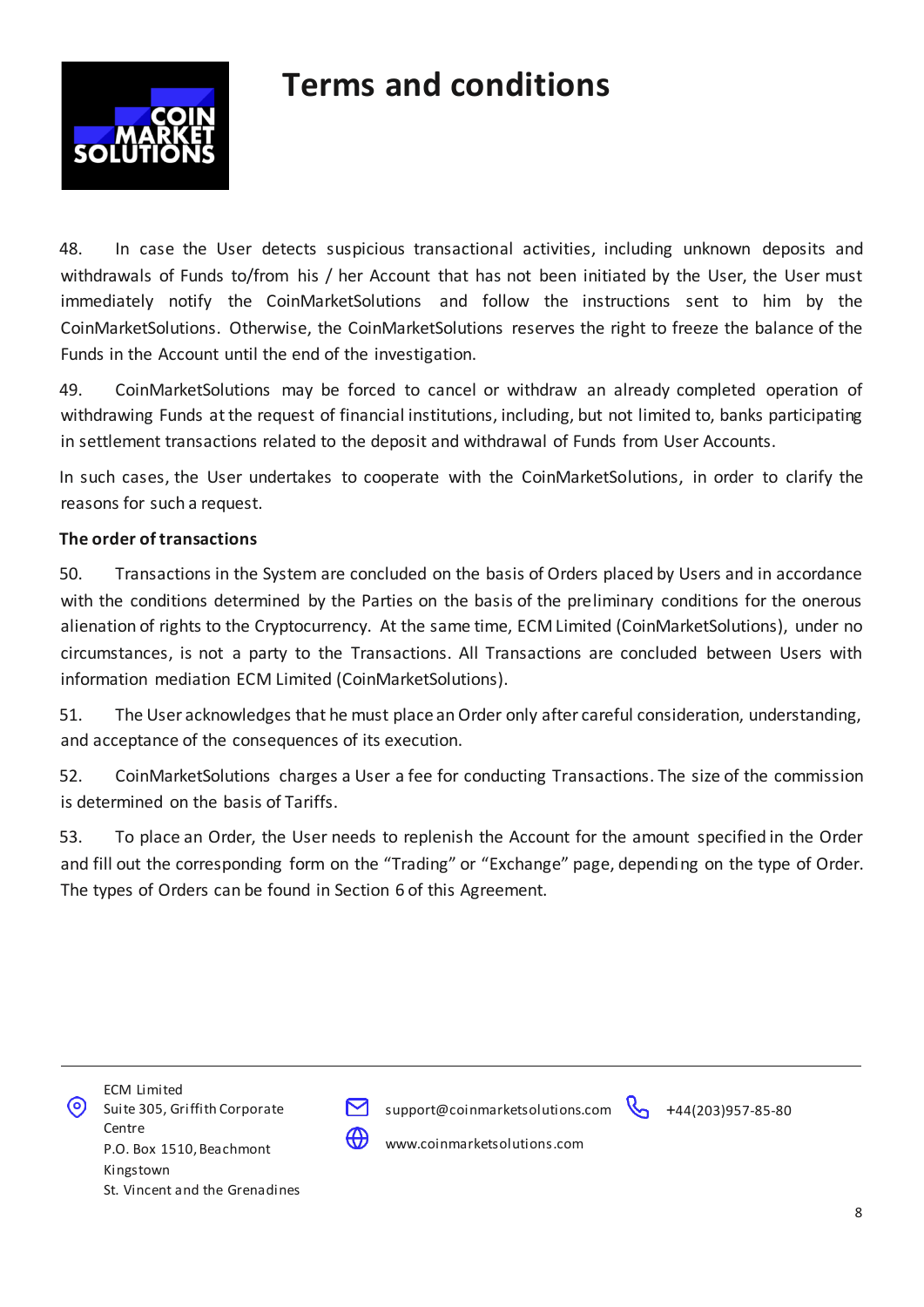

54. The User's order is registered in the System after checking the availability of a sufficient amount of Funds in the Account. ECM Limited (CoinMarketSolutions) controls the ability of Users to conclude transactions and, thus, increases the trust of Users to each other and reduces the risk of the User not fulfilling obligations under Transactions. The System does not register an Order if the amount of Funds in the Account is not enough to conduct the Transaction.

55. The user cannot place more than 20 (twenty) Orders within one day. The system does not register Orders in excess of the specified amount.

56. The user may withdraw the Order until the moment of its full execution.

57. The published Order is available to all Users until its execution or withdrawal. A placed Order is a User's offer to conclude a Transaction.

58. A transaction on a placed Order is concluded if the System registers a Counter Order placed by another User. Counter Orders are orders with the same Exchange rate but reverse direction. Registration by the Counter Order System is considered acceptance of the offer by the User. An order is recognized executed from the moment of registration by the Counter Order System.

59. The order may be partially executed. In this case, the System will place a new Order for the amount of outstanding balance on the originally placed Order.

60. The transaction on the Order is carried out by transferring the relevant Funds indicated in counter orders to the User Account. Transfer of the specified Funds is made by the System automatically. In this case, the actions of the System are considered to be those that were taken on behalf of the Users.

61. Such actions as placing Orders, their recall, conclusion, and execution of Transactions are displayed in the User's Personal Account.

62. Information on completed Transactions is available to all Users on the Site during the period determined by the CoinMarketSolutions.





support@coinmarketsolutions.com +44(203)957-85-80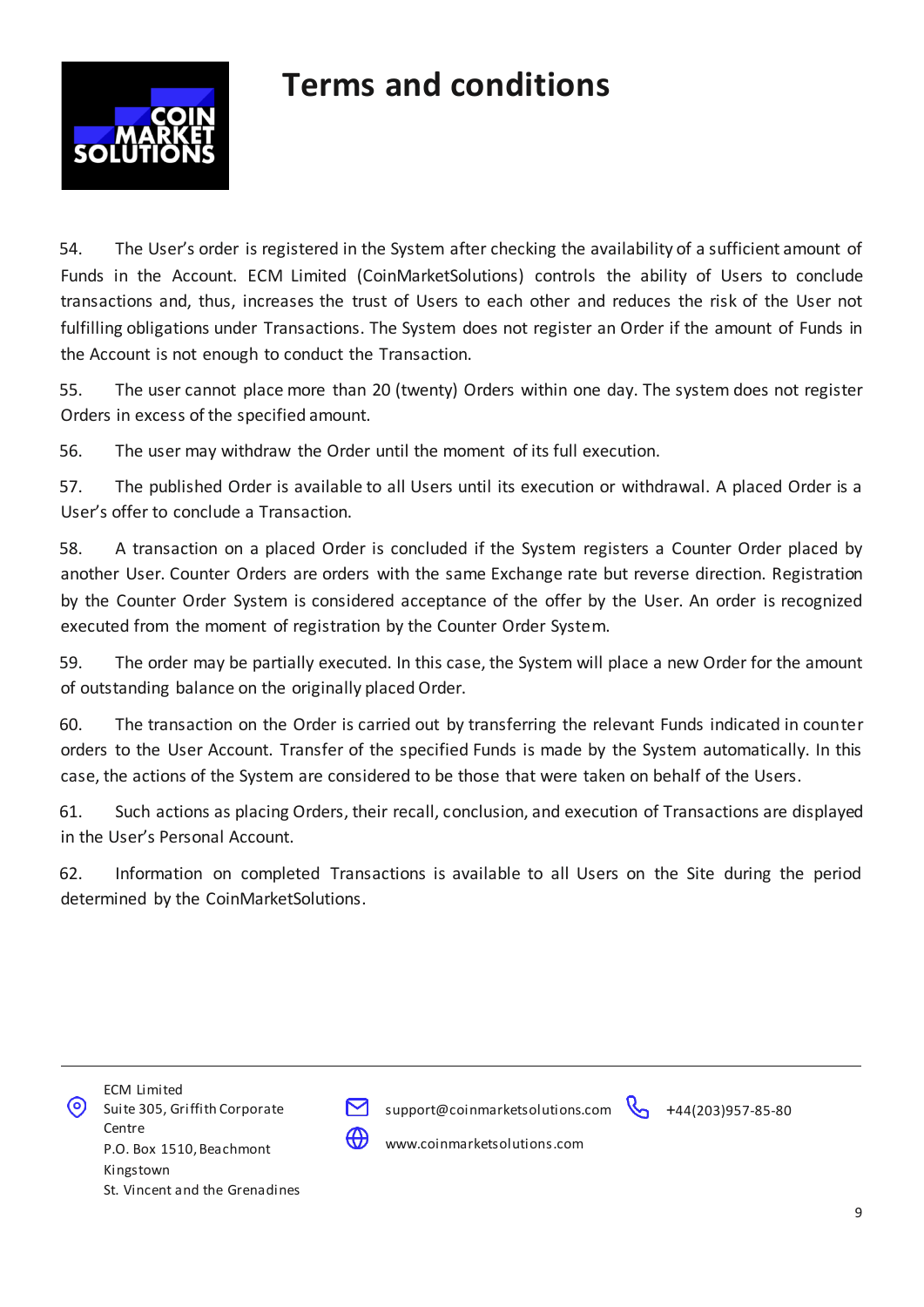

#### **Types of Orders**

63. Simple buying order

A simple buying order is understood as an offer by the User to purchase a certain amount of Funds at the Rate established by the User.

To place a Simple Order, the User must fill out the appropriate form in the Personal Account indicating the number of Funds that the User intends to purchase, and the Course.

A simple buying order can be executed at a lower rate than indicated in the placed Order. At the same time, the surplus of the commission paid by it is returned to the User. An Order cannot be executed at a Rate that exceeds that specified in the placed Order.

#### 64. Simple Selling Order

A simple selling order is understood as the offer of the User to sell a certain amount of Funds at the Rate established by the User.

To place a Simple Order for sale, the User must fill out the appropriate form in the Personal Account indicating the number of Funds that the User intends to sell and the established Rate.

When placing a simple sell order, the User has the opportunity to use additional functions of the System such as "Stop-loss" or "Trailing Stop". To use these functions, the User needs to put a mark in front of the corresponding field in the form of placing a Simple sell order.

To use the "Stop-loss" function, the User must indicate in the Order form the minimum price at which the Order can be executed. If the Course is lowered in the System, the Order placed by the User will be executed upon reaching the value specified by the User in the "Stop-loss" field.

To use the "Trailing Stop" function, the User must indicate in the Order form the number of funds sold, as well as the value of "Trailing Stop" and "Stop-loss". Funds will be offered for sale at the highest possible rate determined by the System. If the Course in the System grows and grows by the position indicated in the "Trailing Stop" field, the Course placed by the User of the Order will proportionally increase by the corresponding amount. In this case, the "Stop-loss" indicator will also increase by the amount indicated in the "Trailing Stop" field.





support@coinmarketsolutions.com +44(203)957-85-80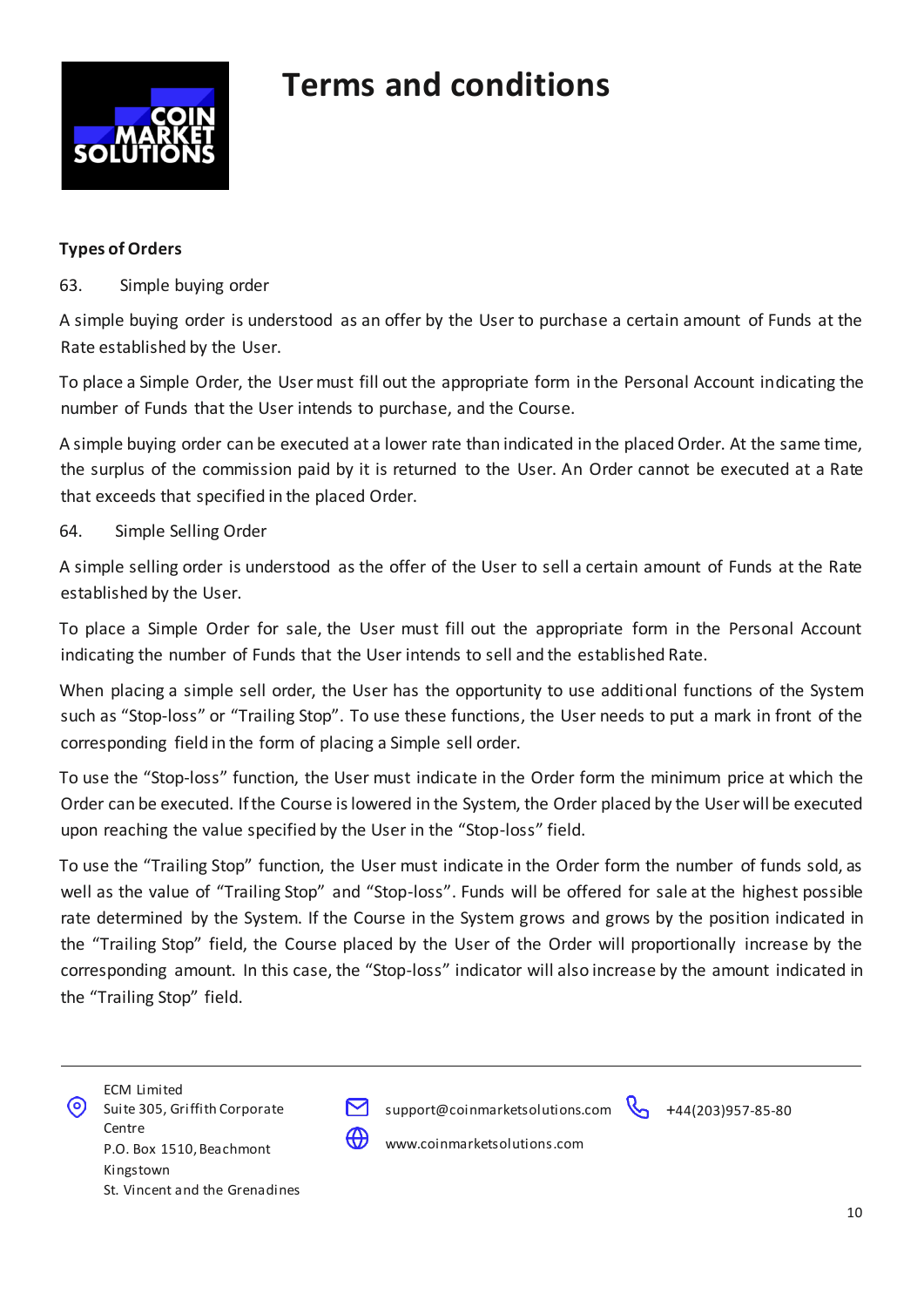

#### 65. Market price buying order

A Purchase Order at a market price is understood as the User's Offer to purchase a certain amount of Funds without specifying the Rate.

To place a Purchase Order at a market price, the User must fill out the appropriate form in the Personal Account, indicating the number of Funds that he intends to buy.

The execution of the Order will occur at the lowest Rate found among Orders placed by other Users. The remuneration of ECM Limited (CoinMarketSolutions) for the transaction will be deducted immediately at the time of the Transaction.

#### 66. Complex order for buying and selling

A Compound order for buying and selling is understood as an offer by the User to buy a certain amount of

Funds at the rate specified by the User and to sell the acquired quantity of Funds at the rate specified by the User. Thus, when the User places a Complex order to buy and sell, the System, in turn, first places a Simple buy order, and after the transaction is completed, it places a Simple sell order.

To place a Buy and Sell Order, the User must fill out the appropriate form in the Personal Account, indicating the amount of Funds that he intends to purchase and the Course upon purchase, as well as indicate the Course applicable for the sale of acquired Funds.

For this type of Order, the rules established for the Simple Purchase Order and the Simple Sell Order apply, taking into account the specifics of the Complex Purchase and Sale Order.

#### **Margin Transactions**

67. In cases specified in the Agreement, the User is given the opportunity to conclude a Margin Transaction.





support@coinmarketsolutions.com +44(203)957-85-80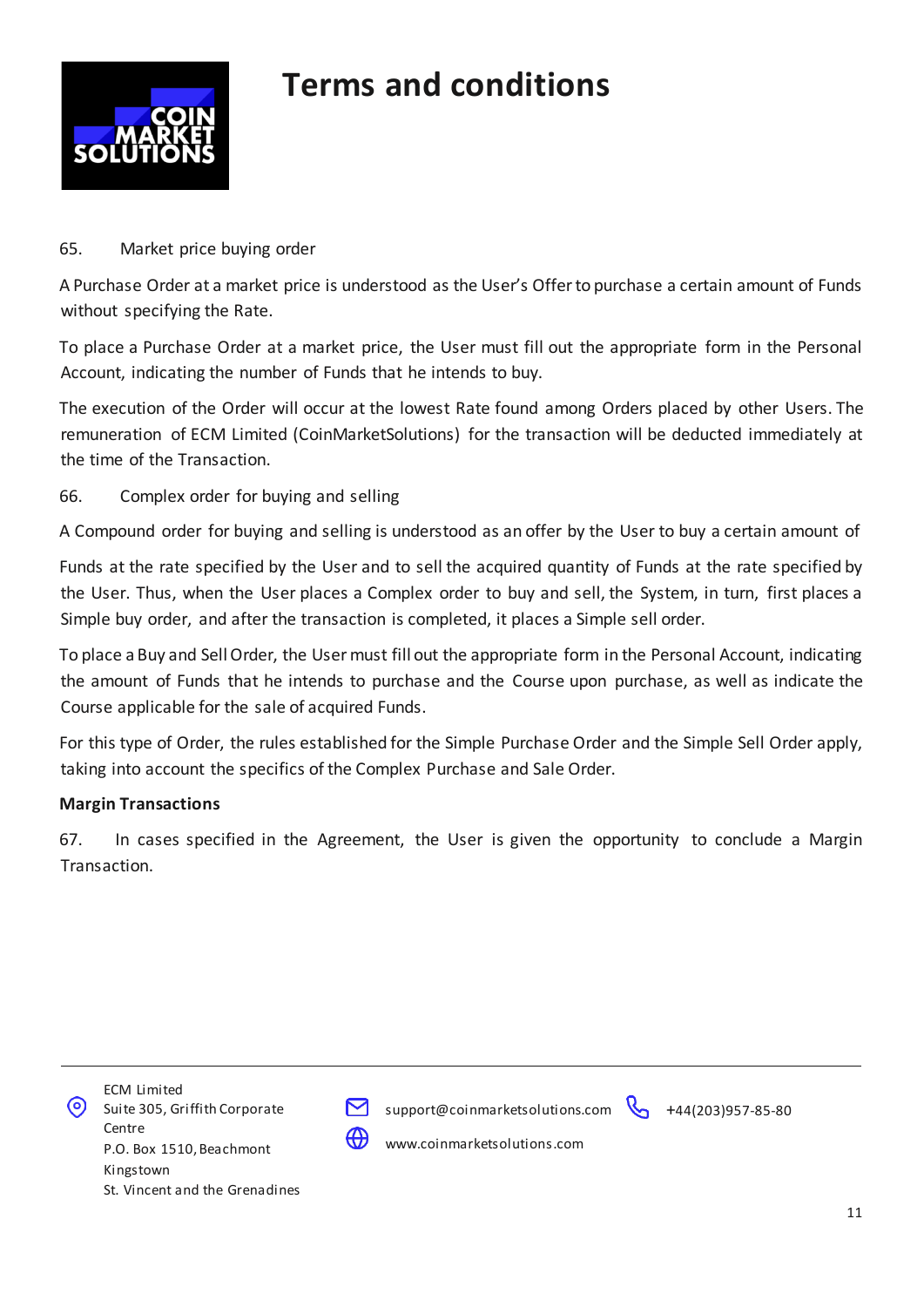

68. A Margin Transaction may be executed when placing the following types of Orders:

- a simple selling order;
- a simple buying order;

- a complex order for buying and selling, but only regarding the purchase.

69. The loan agreement is considered concluded from the moment the funds are credited to the User's Account.

70. Funds are provided to Users on a refundable and reimbursable basis.

71. To complete a Margin transaction, the User must have the necessary Margin Level on his Account.

72. The margin level is 100% (one hundred percent) of the amount of the Funds provided under the Margin Transaction. The margin level may be changed, but may not be less than 25% (twenty-five percent) of the amount of funds provided.

73. In the case of a Margin transaction with the parameters specified by the User in the placed Order, the System deducts from the User's Account the Funds in an amount equal to the amount of Funds provided to the User, as well as the amount of the corresponding commission. The amount of the commission is determined in accordance with the Tariffs.

74. If as a result of the execution of the Margin transaction the User is in arrears, ECM Limited (CoinMarketSolutions) has the right to restrict the use of the Personal Account until the User replenishes his / her Account in the amount necessary to repay the debt. At the same time, the User is obligated to replenish the corresponding Account on which the debt was generated within 5 (five) business days from the moment such debt is generated.

75. In the event of a risk of insufficient Margin Level in the User Account, ECM Limited (CoinMarketSolutions) has the right, at its discretion and without prior notice to the User, to decide on the immediate execution of the Order or its withdrawal. These actions are not a violation of ECM Limited obligations (CoinMarketSolutions).

76. The User agrees that ECM Limited (CoinMarketSolutions) has the right to make a stop-out at a Margin Level of less than 30%(thirty percent) with a leverage of 1:2(one to two), and this action is not a violation of ECM Limited obligations (CoinMarketSolutions).



support@coinmarketsolutions.com +44(203)957-85-80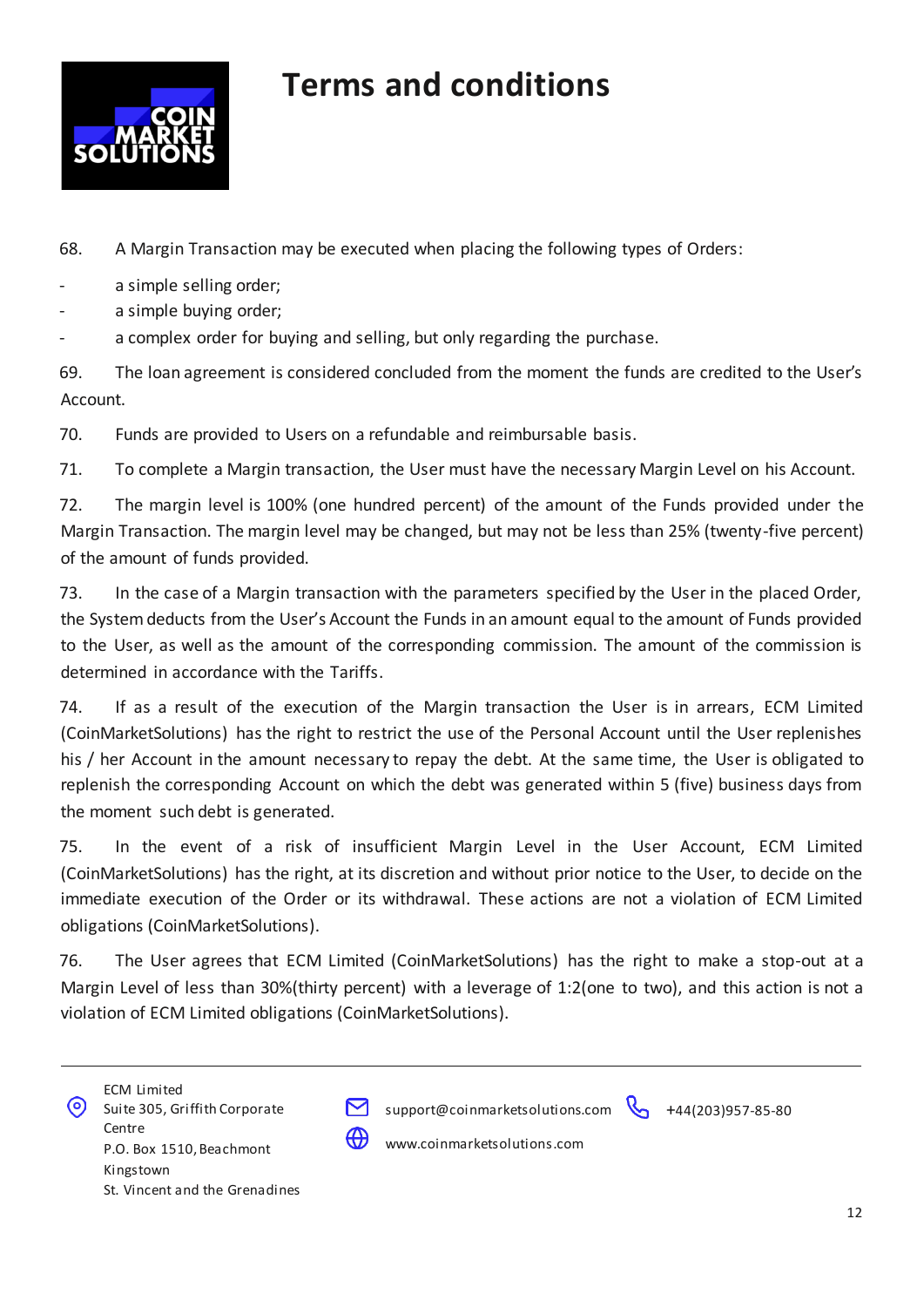

77. Tracking changes in the conditions for the execution of Margin transactions and compliance with the Margin requirements is the direct responsibility of the client. ECM Limited (CoinMarketSolutions) is not liable for any losses that may result from a lack of information or untimely reporting of a margin call. ECM Limited (CoinMarketSolutions) is under no obligation to notify the User in any way about the execution of stop-out (s), or about the sale or liquidation of the User's funds from his Account in the System if such an account is not replenished as a result of arrears.

#### **IDENTIFICATION AND PREVENTION OF ILLEGAL USE OF THE SITE AND THE SYSTEM**

78. The User is prohibited from concluding Transactions, by passing the order processing procedure, by sending personal messages or other features of the Site and/or System. If one of the participants in the correspondence reports such a fact, the messages lose their personal status and will be available to moderators and administrators.

79. The User is prohibited from using the Site and/or the System in any other way than as provided for by the Agreement, in particular, the User has no right to advertise on the Site, unless the Parties have concluded an agreement on advertising.

80. The user is forbidden to use the Site and/or the System for any illegal purposes, including laundering of money obtained by criminal means, financing of terrorism, and carrying out extremist activities.

81. When executing Transactions, the User is obliged to go through the identification procedure established by the System or by third parties (aggregators of payments, credit, and other organizations) and comply with other requirements of Estonian law in the field of combating money laundering (legalization) of proceeds from crime.

#### **RISK WARNING**

82. The user guarantees that he/she knows the basic principles of working with Cryptocurrencies, as well as the characteristics of Cryptocurrencies that affect their value and he/she is also aware of the risks associated with this:

Price fluctuation: Cryptocurrency value is extremely volatile. It is characterized by sharp jumps in price due to unexpected events or changes in market sentiment.





support@coinmarketsolutions.com +44(203)957-85-80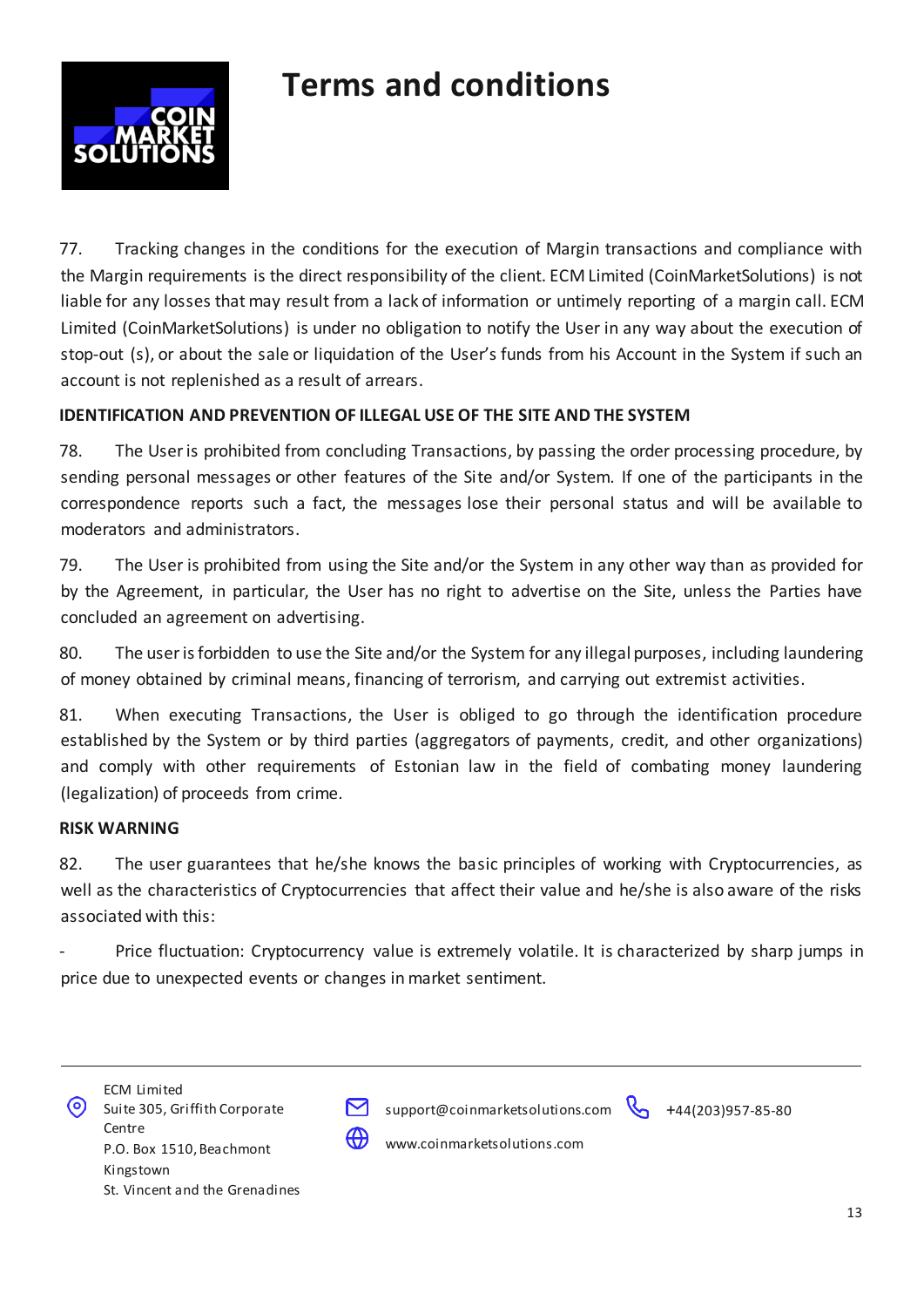

Using a loan to complete a financial transaction: using a loan by the User increases the User's profit, but also potential losses and can have a significant impact on the size of the CoinMarketSolutions commission. It can also lead to a situation in which the User may lose more than he/she originally invested.

- Charges and expenses: charges and expenses may include spreads, loan costs, and commissions.

Price transparency: in comparison with fiat money, there may be a more significant fluctuation in the price of the Cryptocurrencies used to determine the value of the User's position. There is a high probability that the User will not receive a fair and accurate price for the underlying cryptocurrency when trading.

83. A user must participate in trade transactions if he/she has full knowledge of financial markets and fully understands the risks associated with Cryptocurrencies.

84. The user guarantees that he has the right to perform operations with Cryptocurrencies, as well as that he/she is fully capable.

85. The User understands that ECM Limited (CoinMarketSolutions) in no way affects the Course set by the Users, does not give any recommendations regarding the determination of the Course and forecasts regarding rates. The user is responsible for all economic risks associated with the selection of a particular Course. ECM Limited (CoinMarketSolutions) does not guarantee that the Transaction will be completed and that its conditions will be beneficial to the User.

86. The User understands that the CoinMarketSolutions has nothing to do with operations and/or transactions with the Cryptocurrency, therefore the Service does not accept responsibility to give any guarantees regarding the terms and/or the possibility of performing certain operations and/or transactions with Cryptocurrency required to complete Transactions.

87. The User understands that all operations with Cryptocurrencies are irreversible and that the Funds received as a result of the Transaction can be returned only on the basis of a separate additional agreement with another User.





support@coinmarketsolutions.com +44(203)957-85-80